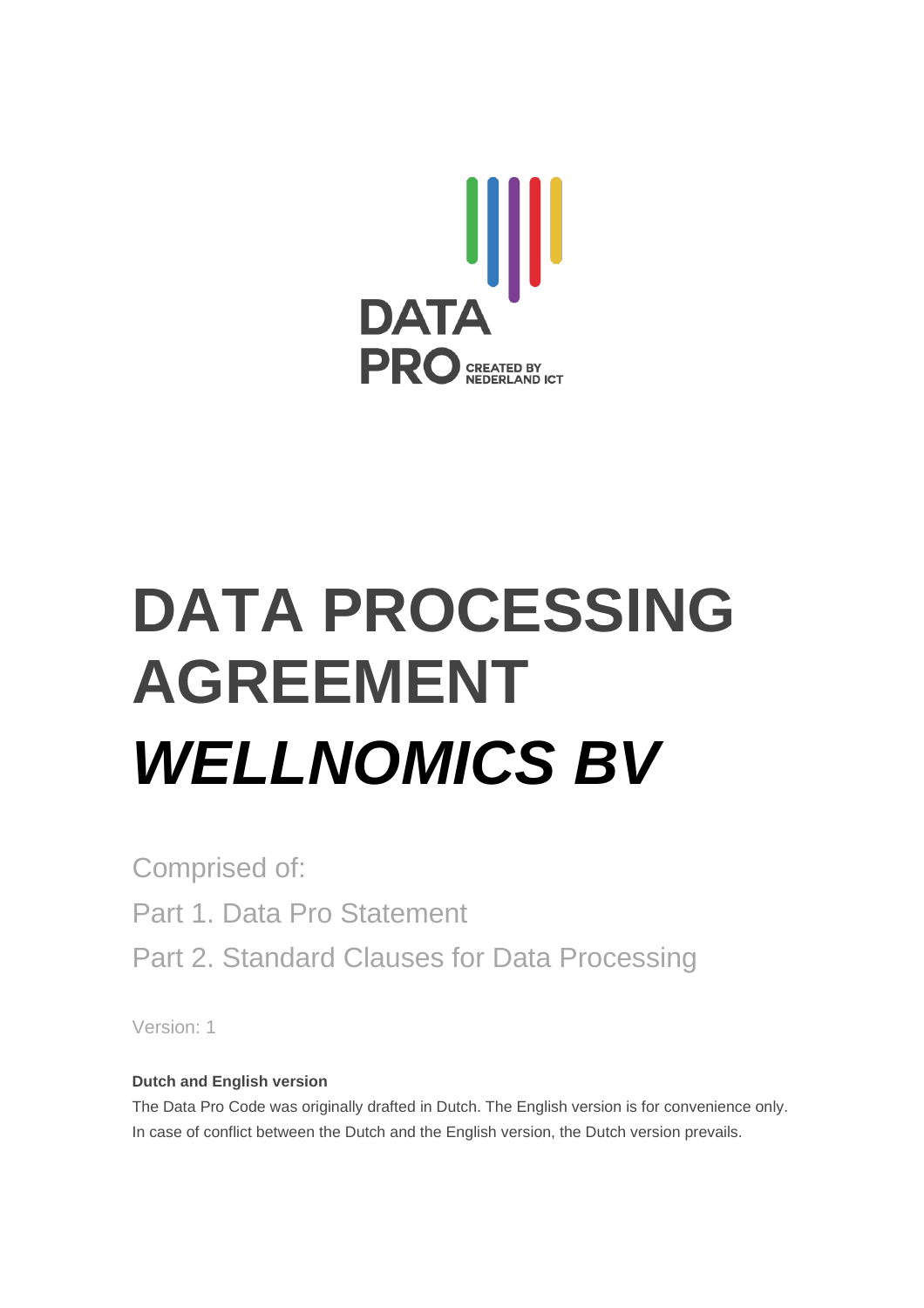### **PART 1: DATA PRO STATEMENT**

**Along with the Standard Clauses for Data Processing, this Data Pro Statement constitutes the data processing agreement for the product or service provided by the company that has drawn up this Data Pro Statement.**

#### **GENERAL INFORMATION**

#### **1. This Data Pro Statement was drawn up by**

*Wellnomics BV, 1e Hogeweg 198, 3701 HL Zeist*

If you have any queries about this Data Pro Statement or data protection in general, please contact: *Karin Verhoeven, [Karin.verhoeven@wellnomics.nl,](mailto:Karin.verhoeven@wellnomics.nl,) ++31 30 – 698 5200*

#### **2. This Data Pro Statement will enter into force on May 25th 2018**

We regularly revise the security measures outlined in this Data Pro Statement to ensure that we are always fully prepared and up to date with regard to data protection. If this document is updated, we will notify you of the revised versions through our regular channels.

**3. This Data Pro Statement applies to the following products and services provided by Wellnomics BV**

*WorkPace & Wellnomics RI&E Welzijn*

#### **4. A. Description of product WorkPace**

WorkPace is a breaks and exercises product designed to remind computer users (through visual and audio indicators or prompts) to take regular breaks from their computer to improve health and safety and productivity in the workplace. It also provides training on correct ergonomic setup, maintains a log of the user's daily computer use for risk assessment, and provides onscreen exercises.

#### **B. Description of product RI&E Welzijn**

Wellnomics RI&E Wellbeing inventories, evaluates and provides measures for improving well-being and health both at home and in the office. In a personal online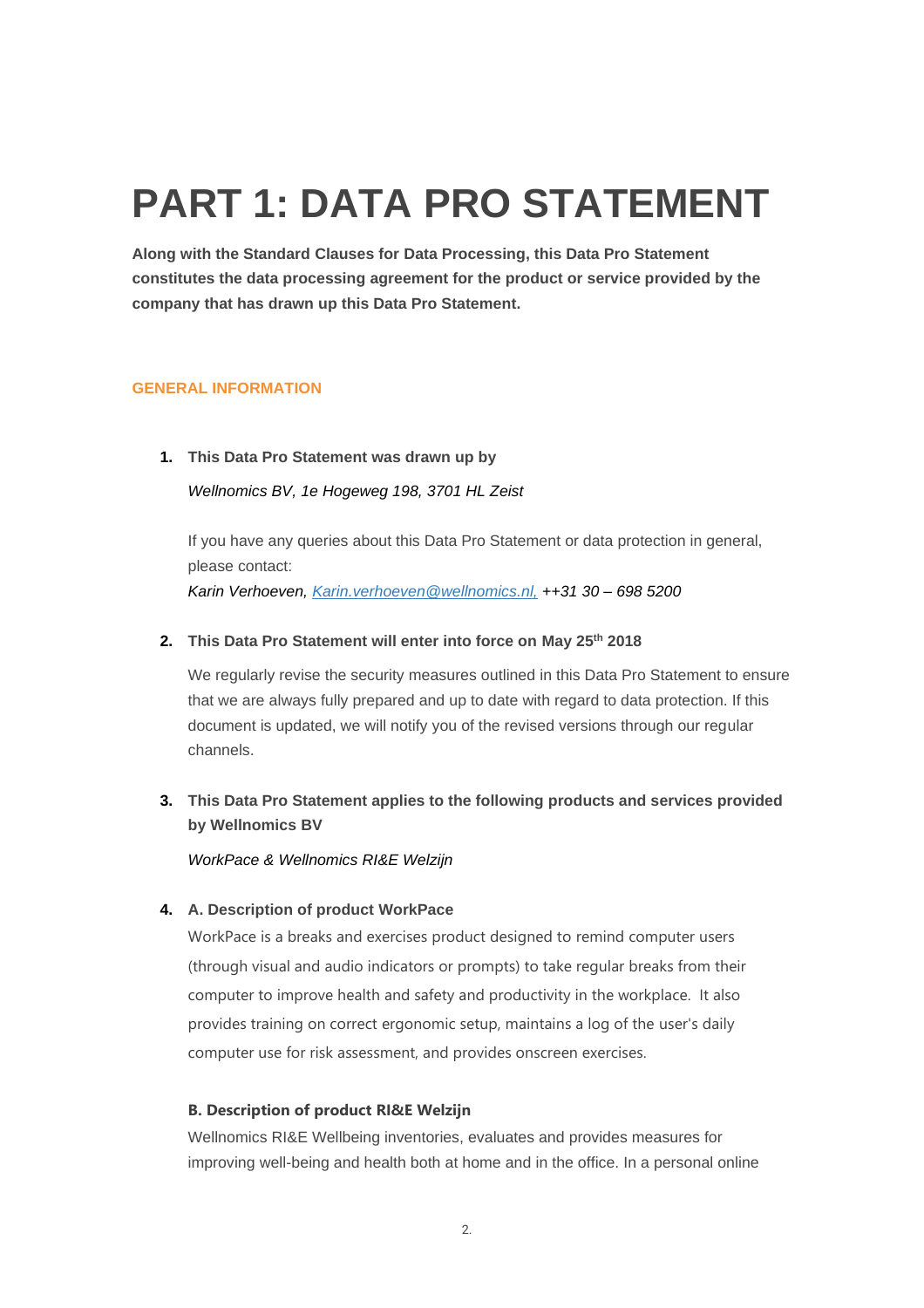environment, the employee gains insight into the most important health risks and a personal plan of approach with measures to improve well-being. Through reports and action plans, management gains insight into the most important risk factors of the organization plus recommendations for reducing and preventing physical and psychosocial complaints.

**5. Intended use**

**WorkPace was designed and built to process the following types of data:** *Computer use Speed & Intensity Breaks*

#### **RI&E Welzijn was designed and built process the following types of data:**

*Computer use Speed & Intensity Breaks Online questionnaires work stress and body complaints Workstation assessment*

**6. Wellnomics BV will process the personal data provided by its clients within and outside the EU.**

Personal data to be able to process the software order. The personal data processed by Wellnomics BV are Name organization Name contact person Address Phone number E-mail address Number, type of licenses and term.

This data is processed in Exactonline (via 2-way authentication). With the Registration Key, customers can download WorkPace via the Wellnomics BV website which is secured by a SSL connection.

RI&E Welzijn is an online solution. Wellnomics Data Security and Privacy Policies and Procedures apply to this.

#### **7. Wellnomics BV has ensured in the following way that the personal data outside the EU/EEA will be protected to an appropriate standard:**

- o Wellnomics Ltd. In New Zealand is subject to an adequacy decision by the European Commission;
- o Wellnomics Ltd. and Wellnomics BV have binding rules, Policies and Procedures about Data Security and Systems Privacy Requirements.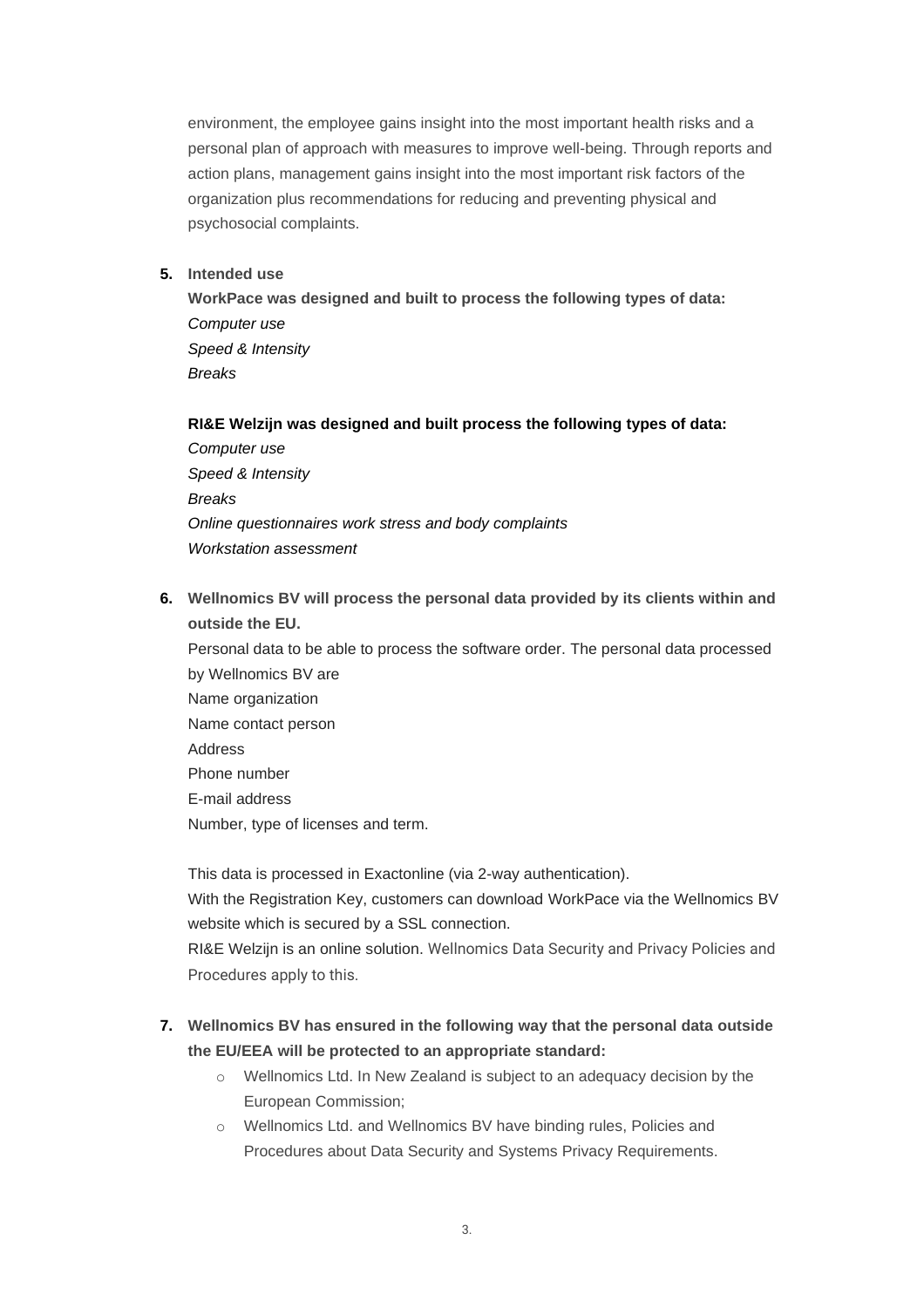- **8. Wellnomics BV uses the following sub-processors:**
	- Exactonline to process personal data and invoices (protected by 2-way authentication)
	- Mailchimp to send customers information about new versions of WorkPace
	- Wellnomics website which is secured with a SSL connection for downloading WorkPace with a Registration Key.
- **9. Wellnomics BV will support its clients in the following way when they receive requests from data subjects:**

As far as possible, we comply with requests for inspection or modification or removal of personal data. The removal of personal data is a right from the AVG. If your data has been deleted, we can no longer check how many licenses you have ordered before and can therefore no longer offer an upgrade discount. For questions and requests please contact us at [wcc@wellnomics.nl](mailto:wcc@wellnomics.nl)

#### **SECURITY POLICY**

**10. Wellnomics BV has implemented the following security measures to protect its product or service:**

Wellnomics BV uses an authorization policy to determine who should have access to which data. Employees do not have access to more data on the basis of this system than is strictly necessary for their job.

Wellnomics BV has a data protection officer to take stock of risks related to the processing of personal data, to stimulate security awareness, to check provisions and to take measures to ensure compliance with the Information Security Policy. Information Security incidents are reported to "Autoriteit Persoonsgegevens", documented and used for optimization of the information security policy.

Wellnomics BV has set up and documented a process for communication about Information Security Incidents.

With employees (both internal and external) confidentiality statements are agreed and information security agreements are made.

Minimum annual training for employees with a description of Data and System Security and Privacy for the various products.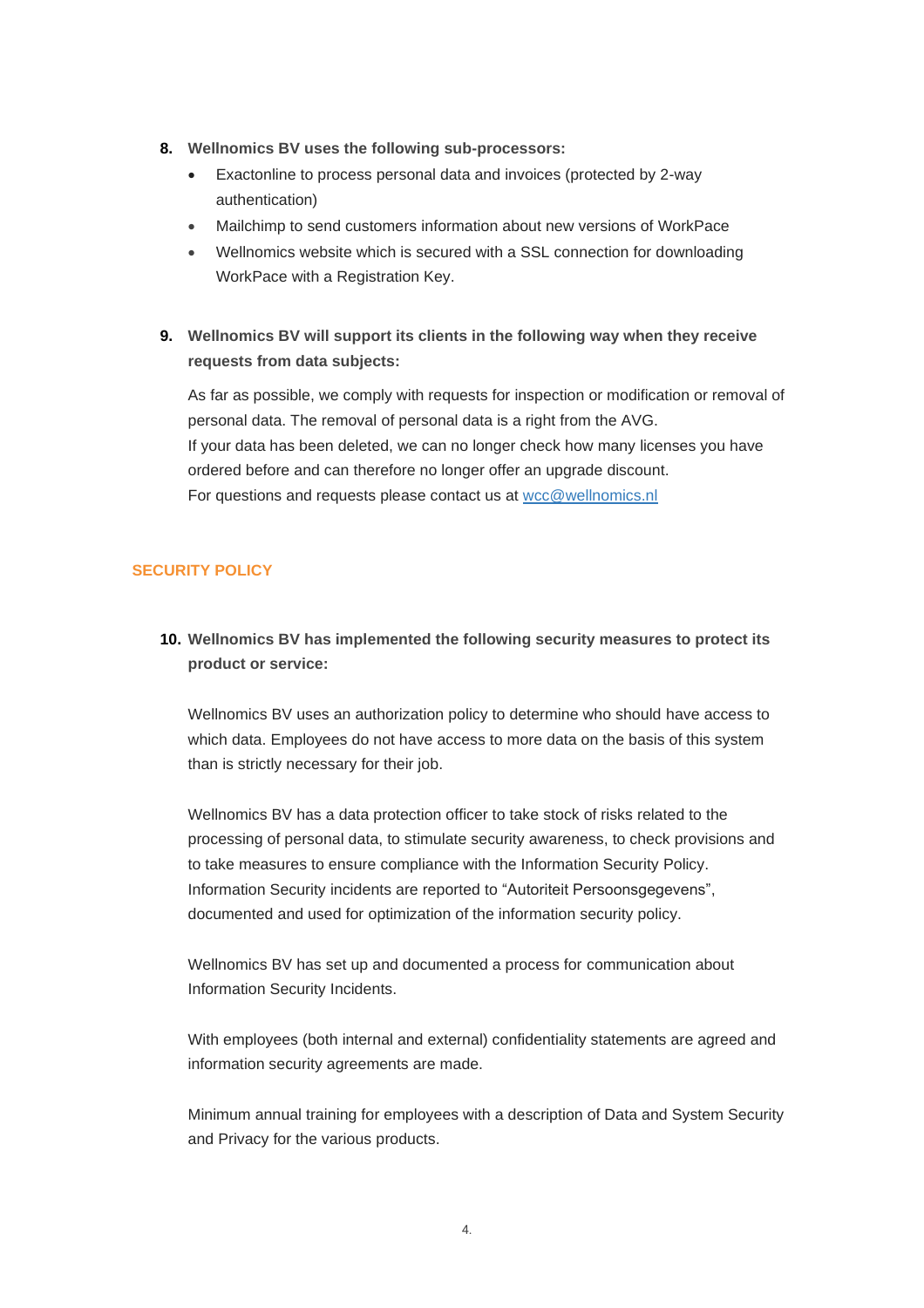Wellnomics BV has an Information Security Policy and updates this annually. Employees do not have access to more data on the basis of an authorization system than is strictly necessary for their job.

#### **Incident management**

A risk analysis is performed annually. If risks are identified, it describes which actions Wellnomics BV has taken in the context of these risks. It also describes what steps the organization has taken to prevent this. An Incident Management Process is present.

#### **Physical security and continuity of resources**

− Personal data is only processed in a closed, physically secure environment with protection against external threats.

− Personal data is only processed on equipment where measures have been taken to physically secure the equipment and to ensure the continuity of the service.

− Back-ups are made daily for the continuity of the service. These back ups are treated confidentially and stored in a closed environment.

− The locations where data are processed are periodically tested, maintained and periodically assessed for safety risks.

Wellnomics BV systems are continuously monitored for safety. In addition, the security policy of Wellnomics BV provides internal processes to identify and resolve vulnerabilities.

#### **DATA LEAK PROTOCOL**

**11. In the unfortunate event that something does go wrong, Wellnomics BV will follow the following data breach protocol to ensure that clients are notified of incidents:**

There is an 'infringement in connection with Personal Data' (hereafter: data breach) if there is a breach of the security that has as a result or possible consequence: ● destruction of Personal Data (eg by fire or erasing); or ● loss of Personal Data (eg USB or laptop that is lost); or ● modification of Personal Data (without this being the intention); or ● unauthorized provision of Personal Data (for example e-mail / files sent to incorrect addressees or unintended CCs); or ● unauthorized access to transmitted / stored / otherwise processed Personal Data (for example, by a hacker or a nonauthorized staff member). It does not matter whether there is a deliberate data leak (such as a hacker that unauthorized access to Personal Data) or that something goes wrong accidentally (for example by accidentally deleting data that should not be erased). It does matter if there is Personal Data. If there are no consequences for Personal Data, there is no data breach.

Wellnomics BV will give the client the following information: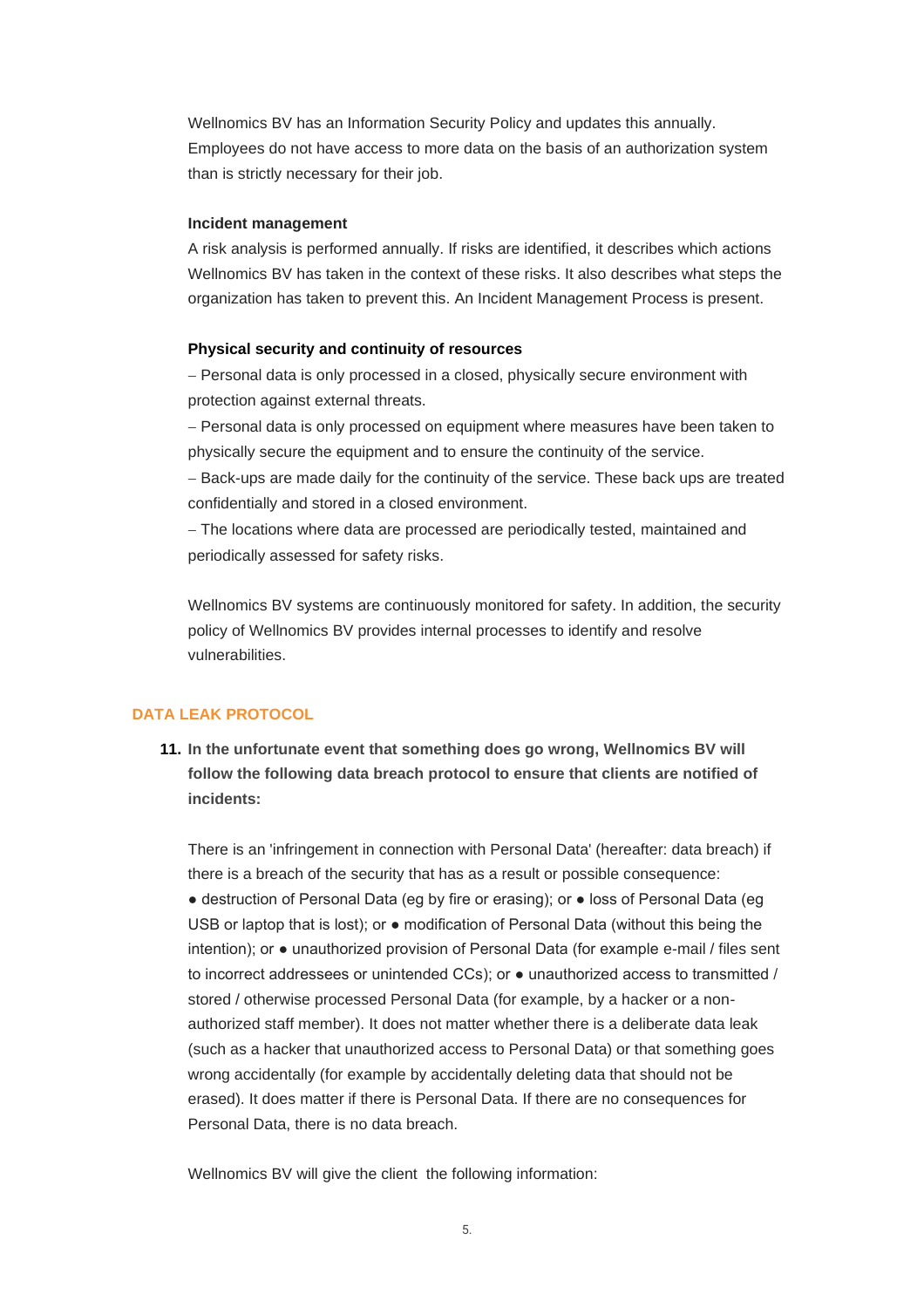- Description of the leak
- The date on which the leak occurred
- What is the (alleged) cause of the leak
- The date and time at which the leak became known to the Processor or to a third party or subcontractor engaged by it
- The number of people whose data has been leaked
- A description of the group of persons whose data have leaked including the type or types of personal data that has been leaked
- What are the intended and / or already taken measures to close the leak and to limit the consequences of this leak?
- Contact details for the follow-up of the report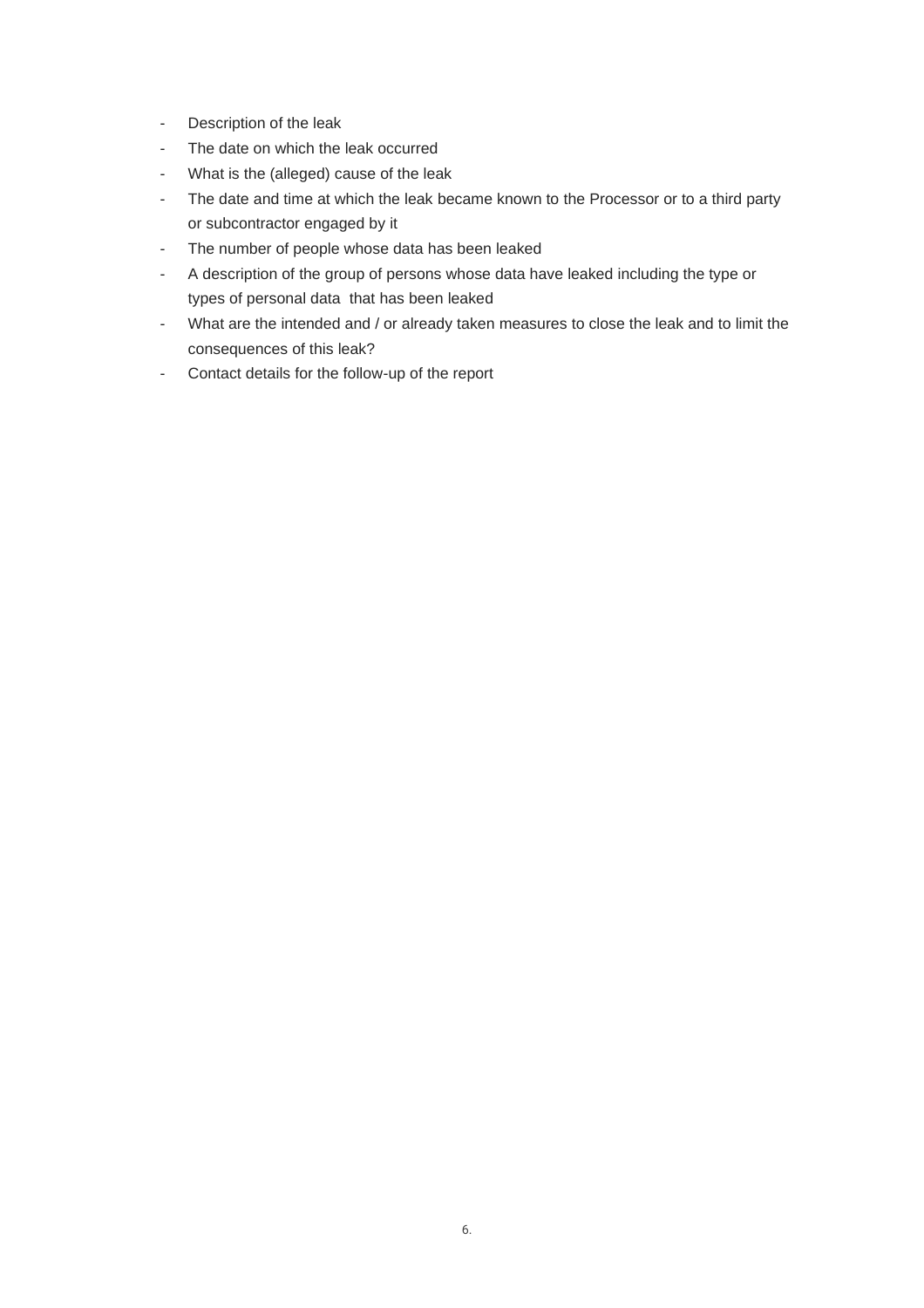## **PART 2: STANDARD CLAUSES FOR DATA PROCESSING**

#### *Version: January 2018*

*Along with the Data Pro Statement, these standard clauses constitute the data processing agreement. They also constitute an annex to the Agreement and to the appendices to this Agreement, e.g. any general terms and conditions which may apply.*

#### **ARTICLE 1. DEFINITIONS**

The following terms have the following meanings ascribed to them in the present Standard Clauses for Data Processing , in the Data Pro Statement and in the Agreement:

- 1.1 **Dutch Data Protection Authority (AP):** the regulatory agency outlined in Section 4.21 of the GDPR.
- 1.2 **GDPR:** the General Data Protection Regulation.
- 1.3 **Data Processor**: the party which, in its capacity as an ICT supplier, processes Personal Data on behalf of its Client as part of the performance of the Agreement.
- 1.4 **Data Pro Statement**: a statement issued by the Data Processor in which it provides information on the intended use of its product or service, any security measures which have been implemented, sub-processors, data breach, certification and dealing with the rights of Data Subjects, among other things.
- 1.5 **Data Subject**: a natural person who can be identified, directly or indirectly.
- 1.6 **Client:** the party on whose behalf the Data Processor processes Personal Data. The Client may be either the controller (the party who determines the purpose and means of the processing) or another data processor.
- 1.7 **Agreement**: the agreement concluded between the Client and the Data Processor, on whose basis the ICT supplier provides services and/or products to the Client, the data processing agreement being part of this agreement.
- 1.8 **Personal Data** any and all information regarding a natural person who has been or can be identified, as outlined in Article 4.1 of the GDPR, processed by the Data Processor to meet its requirements under the Agreement.
- 1.9 **Data Processing Agreement**: the present Standard Clauses for Data Processing , which, along with the Data Processor's Data Pro Statement (or similar such information), constitute the data processing agreement within the meaning of Article 28.3 of the GDPR.

#### **ARTICLE 2. GENERAL PROVISIONS**

2.1 The present Standard Clauses for Data Processing apply to all Personal Data processing operations carried out by the Data Processor in providing its products and services, as well as to all Agreements and offers. The applicability of the Client's data processing agreements is expressly rejected.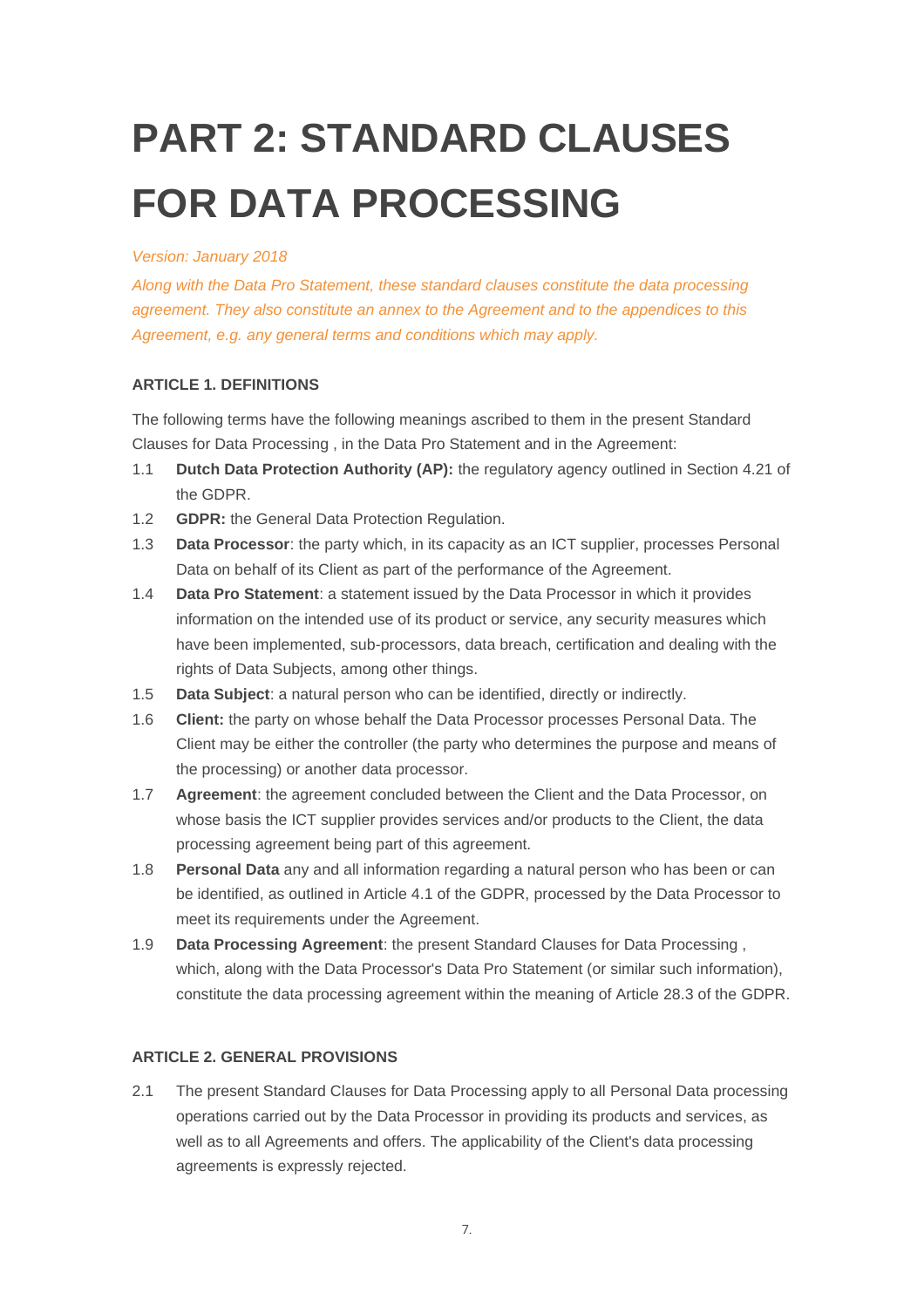- 2.2 The Data Pro Statement, and particularly the security measures outlined in it, may be adapted from time to time to changing circumstances by the Data Processor. The Data Processor will notify the Client in the event of significant revisions. If the Client cannot reasonably agree to the revisions, the Client will be entitled to terminate the data processing agreement in writing, stating its reasons for doing so, within thirty days of having been served notice of the revisions.
- 2.3 The Data Processor will process the Personal Data on behalf and on behalf of the Client, in accordance with the written instructions provided by the Client and accepted by the Data Processor.
- 2.4 The Client or its customer will serve as the controller within the meaning of the GDPR, will have control over the processing of the Personal Data and will determine the purpose and means of processing the Personal Data.
- 2.5 The Data Processor will serve as the processor within the meaning of the GDPR and will therefore not have control over the purpose and means of processing the Personal Data, and will not make any decisions on the use of the Personal Data and other such matters.
- 2.6 The Data Processor will give effect to the GDPR as laid down in the present Standard Clauses for Data Processing, the Data Pro Statement and the Agreement. It is up to the Client to judge, on the basis of this information, whether the Data Processor is providing sufficient guarantees with regard to the implementation of appropriate technical and organisational measures so as to ensure that the processing operations meet the requirements of the GDPR and that Data Subjects' rights are sufficiently protected.
- 2.7 The Client will guarantee to the Data Processor that it acts in accordance with the GDPR, that it provides a high level of protection for its systems and infrastructure at all time, that the nature, use and/or processing of the Personal Data are not unlawful and that they do not violate any third party's rights.
- 2.8 Administrative fines imposed on the Client by the Dutch Data Protection Authority will not be able to be recouped from the Data Processor, except in the event of wilful misconduct or gross negligence on the part of the Data Processor's management team.

#### **ARTICLE 3. SECURITY**

- 3.1 The Data Processor will implement the technical and organisational security measures outlined in its Data Pro Statement. In implementing the technical and organisational security measures, the Data Processor will take into account the state of the art and the costs of implementation, as well as the nature, scope, context and purposes of the processing operations and the intended use of its products and services, the risks inherent in processing the data and risks of various degrees of likelihood and severity to the rights and freedoms of Data Subjects that are to be expected considering the nature of the intended use of the Data Processor's products and services.
- 3.2 Unless explicitly stated otherwise in the Data Pro Statement, the product or service provided by the Data Processor will not be equipped to process special categories of personal data or data relating to criminal convictions and offences.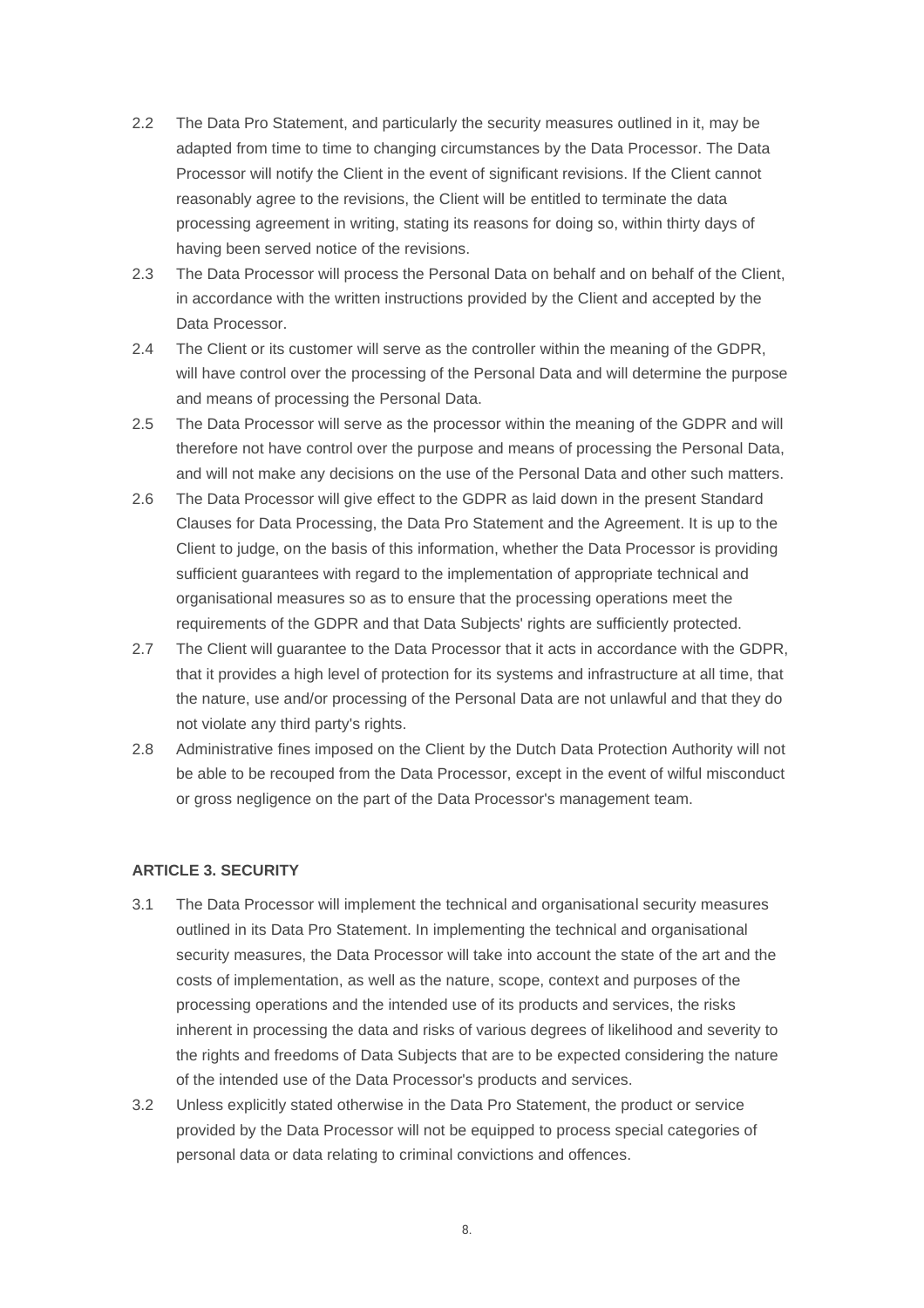- 3.3 The Data Processor seeks to ensure that the security measures it will implement are appropriate for the manner in which the Data Processor intends to use the product or service.
- 3.4 In the Client's opinion, said security measures provide a level of security that is tailored to the risks inherent in the processing of the Personal Data used or provided by the Client, taking into account the factors referred to in Article 3.1.
- 3.5 The Data Processor will be entitled to adjust the security measures it has implemented if it feels that such is necessary for a continued provision of an appropriate level of security. The Data Processor will record any significant adjustments it chooses to make, e.g. in a revised Data Pro Statement, and will notify the Client of said adjustments where relevant.
- 3.6 The Client may request the Data Processor to implement further security measures. The Data Processor will not be obliged to honour such requests to adjust its security measures. If the Data Processor makes any adjustments to its security measures at the Client's request, the Data Processor will be allowed to invoice the Client for the costs associated with said adjustments. The Data Processor will not be required to actually implement these security measures until both Parties have agreed in writing and signed off on the security measures requested by the Client.

#### **ARTICLE 4. DATA BREACHES**

- 4.1 The Data Processor does not guarantee that its security measures will be effective under all conditions. If the Data Processor discovers a data breach within the meaning of Article 4.12 of the GDPR, it will notify the Client without undue delay. The "Data Breach Protocol" section of the Data Pro Statement outlines the way in which the Data Processor will notify the Client of data breaches.
- 4.2 It is up to the Controller (the Client or its customer) to assess whether the data breach of which the Data Processor has notified the Controller must be reported to the Dutch Data Protection Authority or to the Data Subject concerned. The Controller (the Client or its customer) will at all times remain responsible for reporting data breaches which must be reported to the Dutch Data Protection Authority and/or Data Subjects pursuant to Articles 33 and 34 of the GDPR. The Data Processor is not obliged to report data breaches to the Dutch Data Protection Authority and/or to the Data Subject.
- 4.3 Where necessary, the Data Processor will provide more information on the data breach and will help the Client meet its breach notification requirements within the meaning of Articles 33 and 34 of the GDPR by providing all the necessary information.
- 4.4 If the Data Processor incurs any reasonable costs in doing so, it will be allowed to invoice the Client for these, at the rates applicable at the time.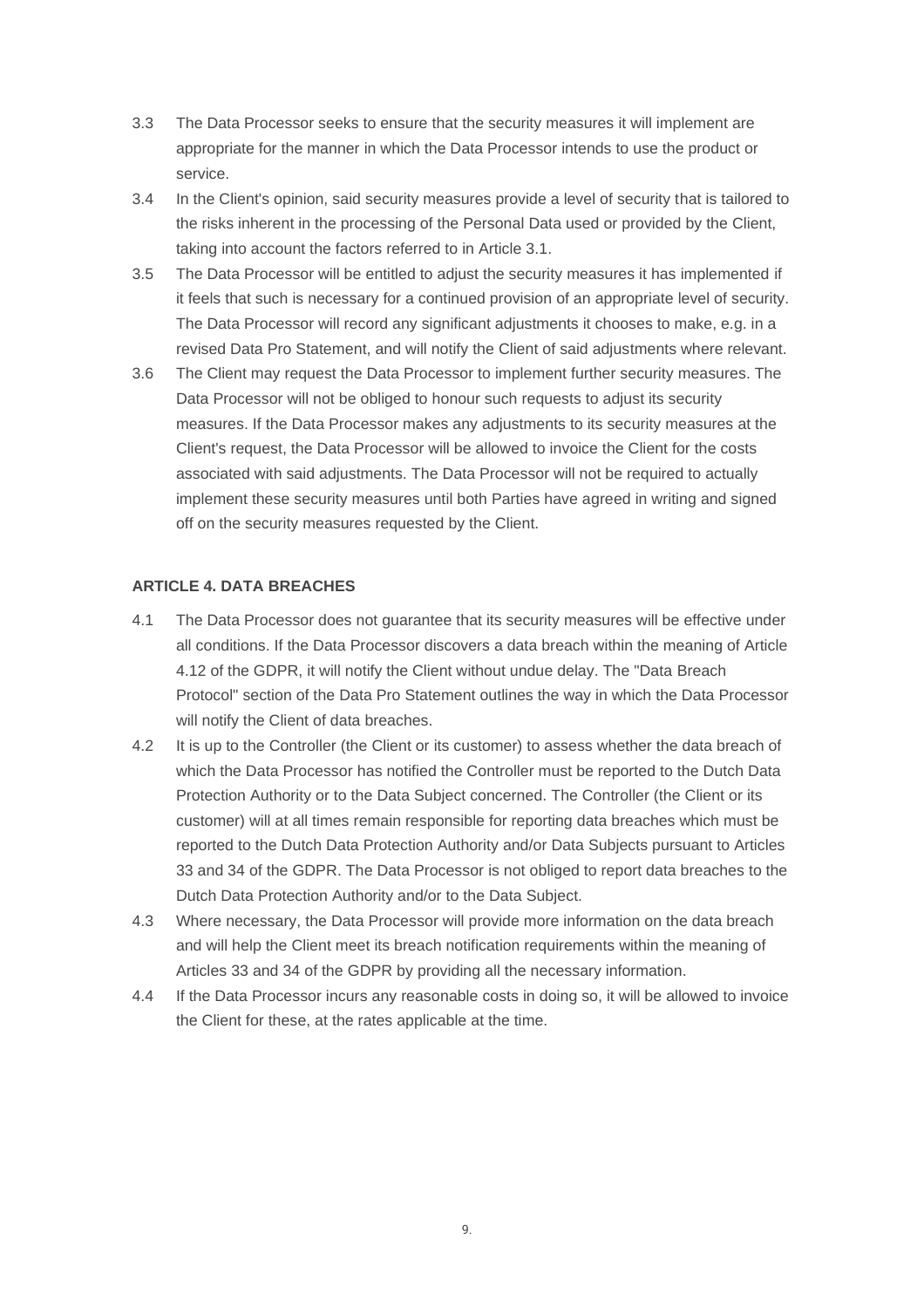#### **ARTICLE 5. CONFIDENTIALITY**

- 5.1 The Data Processor will ensure that the persons processing Personal Data under its responsibility are subject to a duty of confidentiality.
- 5.2 The Data Processor will be entitled to furnish third parties with Personal Data if and insofar as such is necessary due to a court order, statutory provision or legal order to do so issued by a government agency.
- 5.3 Any and all access and/or identification codes, certificates, information regarding access and/or password policies provided by the Data Processor to the Client, and any and all information provided by the Data Processor to the Client which gives effect to the technical and organisational security measures included in the Data Pro Statement are confidential and will be treated as such by the Client and will only be disclosed to authorised employees of the Client. The Client will ensure that its employees comply with the requirements outlined in this article.

#### **ARTICLE 6. TERM AND TERMINATION**

- 6.1 This data processing agreement constitutes part of the Agreement, and any new or subsequent agreement arising from it and will enter into force at the time of the conclusion of the Agreement and will remain effective until terminated.
- 6.2 This data processing agreement will end by operation of law when the Agreement or any new or subsequent agreement between the parties is terminated.
- 6.3 If the data processing agreement is terminated, the Data Processor will delete all Personal Data it currently stores and which it has obtained from the Client within the timeframe laid down in the Data Pro Statement, in such a way that the Personal Data will no longer be able to be used and will have been *rendered inaccessible*. Alternatively, if such has been agreed, the Data Processor will return the Personal Data to the Client in a machine-readable format.
- 6.4 If the Data Processor incurs any costs associated with the provisions of Article 6.3, it will be entitled to invoice the Client for said costs. Further arrangements relating to this subject can be laid down in the Data Pro Statement.
- 6.5 The provisions of Article 6.3 do not apply if the Data Processor is prevented from removing or returning the Personal Data in full or in part by a statutory provision. In such cases, the Data Processor will only continue to process the Personal Data insofar as such is necessary by virtue of its statutory obligations. Furthermore, the provisions of Article 6.3 will not apply if the Data Processor is the Controller of the Personal Data within the meaning of the GDPR.

#### **ARTICLE 7. THE RIGHTS OF DATA SUBJECTS, DATA PROTECTION IMPACT ASSESSMENTS (DPIA) AND AUDITING RIGHTS**

7.1 Where possible, the Data Processor will cooperate with reasonable requests made by the Client relating to Data Subjects claiming alleged rights from the Client. If the Data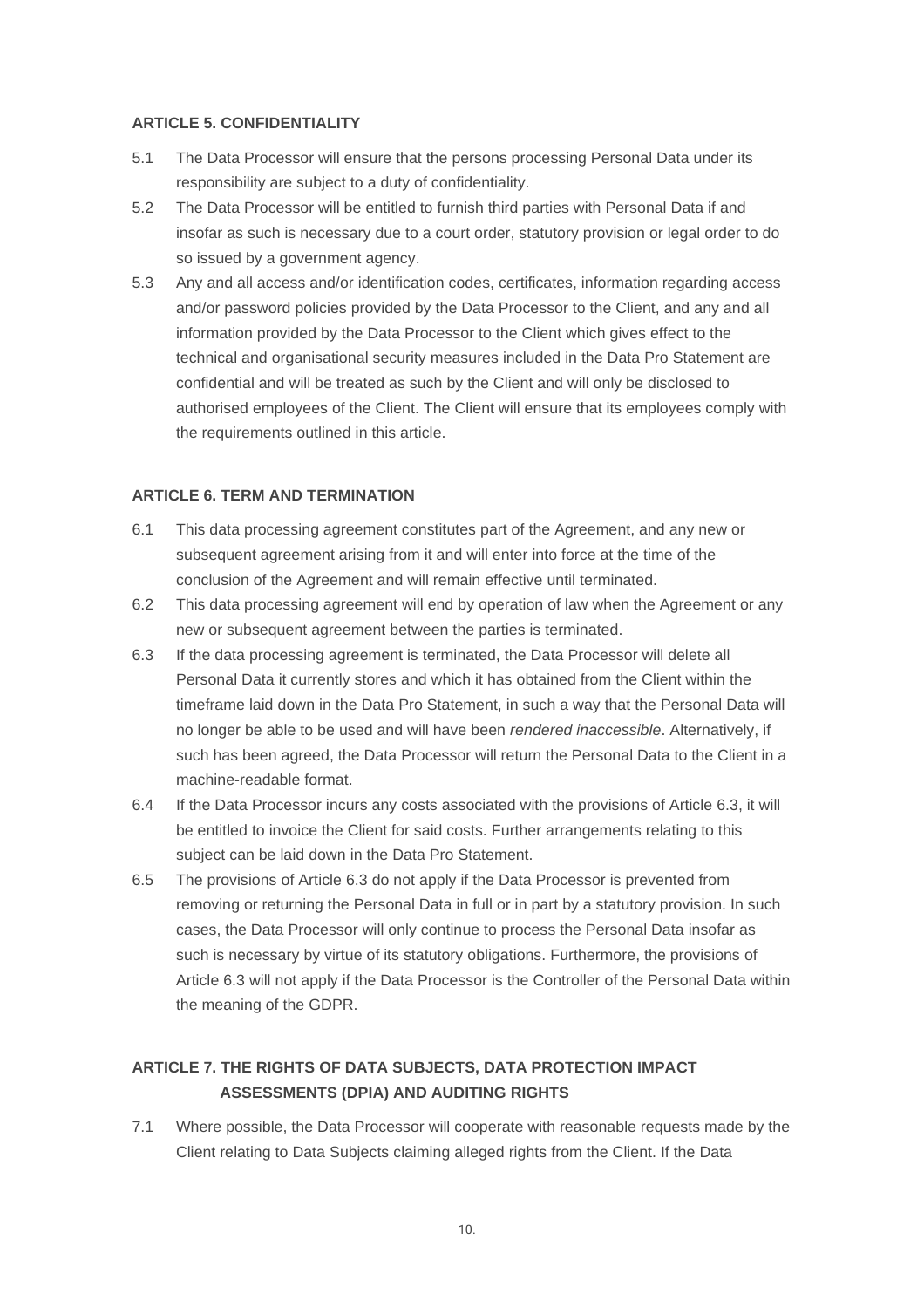Processor is directly approached by a Data Subject, it will refer the Data Subject to the Client where possible.

- 7.2 If the Client is required to carry out a Data Protection Impact Assessment or a subsequent consultation within the meaning of Articles 35 and 36 of the GDPR, the Data Processor will cooperate with such, following a reasonable request to do so.
- 7.3 The Data Processor will be able to demonstrate its compliance with its requirements under the data processing agreement by means of a valid Data Processing Certificate or an equivalent certificate or audit report (third-party memorandum) issued by an independent expert.
- 7.4 In addition, at the Client's request, the Data Processor will provide all other information that is reasonably required to demonstrate compliance with the arrangements made in this data processing agreement. If, in spite of the foregoing, the Client has grounds to believe that the Personal Data are not processed in accordance with the data processing agreement, the Client will be entitled to have an audit performed (at its own expense) not more than once every year by an independent, fully certified, external expert who has demonstrable experience with the type of data processing operations carried out under the Agreement. The audit will be limited to verifying that the Data Processor is complying with the arrangements made regarding the processing of the Personal Data as laid down in the present data processing agreement. The expert will be subject to a duty of confidentiality with regard to his/her findings and will only notify the Client of matters which cause the Data Processor to fail to comply with its obligations under the data processing agreement. The expert will furnish the Data Processor with a copy of his/her report. The Data Processor will be entitled to reject an audit or instruction issued by the expert if it feels that the audit or instruction is inconsistent with the GDPR or any other law, or that it constitutes an unacceptable breach of the security measures it has implemented.
- 7.5 The parties will consult each other on the findings of the report at their earliest convenience. The parties will implement the measures for improvement suggested in the report insofar as they can be reasonably expected to do so. The Data Processor will implement the proposed measures for improvement insofar as it feels these are appropriate, taking into account the processing risks associated with its product or service, the state of the art, the costs of implementation, the market in which it operates, and the intended use of the product or service.
- 7.6 The Data Processor will be entitled to invoice the Client for any costs it incurs in implementing the measures referred to in this article.

#### **ARTICLE 8. SUB-PROCESSORS**

- 8.1. The Data Processor has outlined in the Data Pro Statement whether the Data Processor uses any third parties (sub-processors) to help it process the Personal Data, and if so, which third parties.
- 8.2. The Client authorises the Data Processor to hire other sub-processors to meet its obligations under the Agreement.